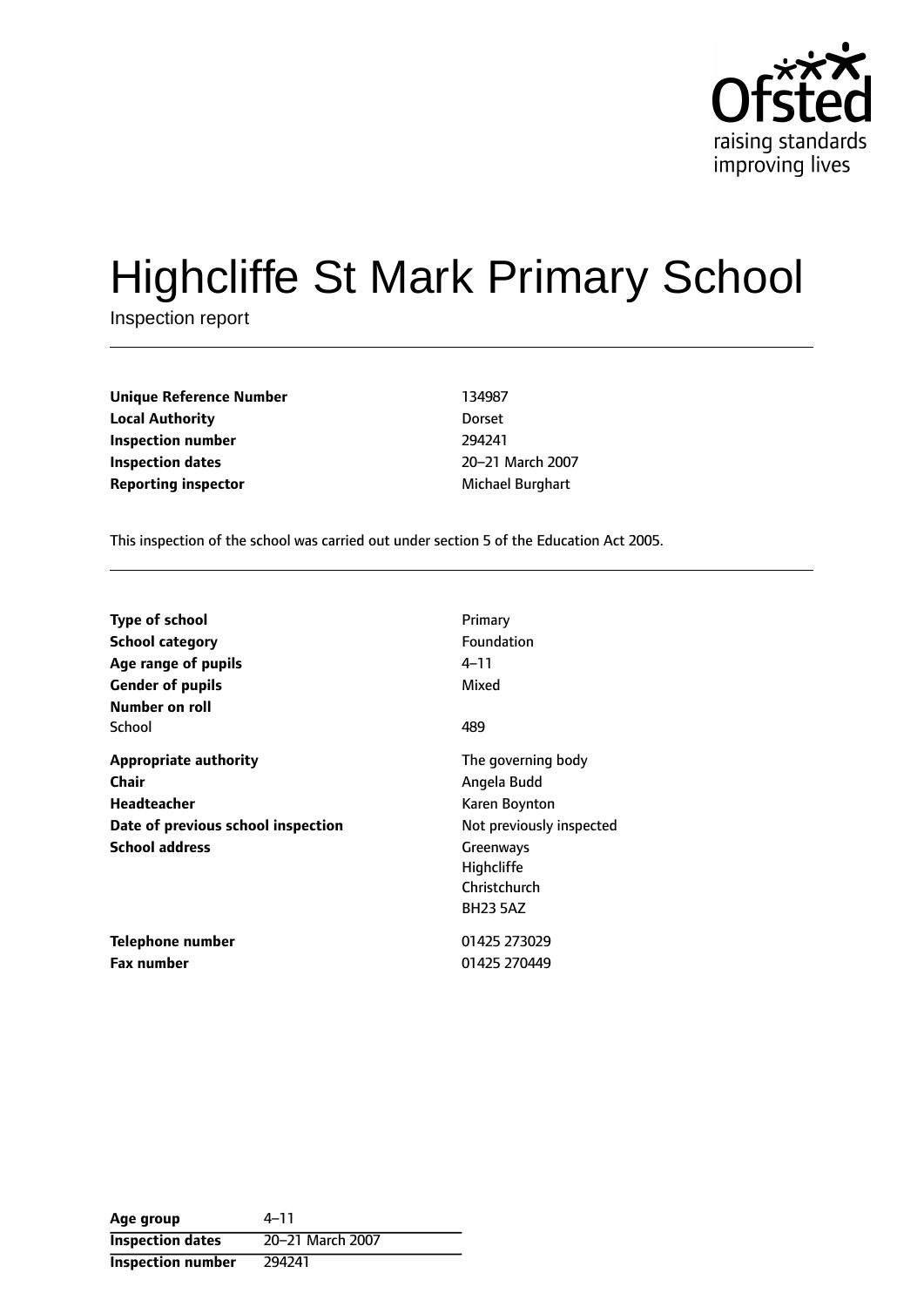.

© Crown copyright 2007

#### Website: www.ofsted.gov.uk

This document may be reproduced in whole or in part for non-commercial educational purposes, provided that the information quoted is reproduced without adaptation and the source and date of publication are stated.

Further copies of this report are obtainable from the school. Under the Education Act 2005, the school must provide a copy of this report free of charge to certain categories of people. A charge not exceeding the full cost of reproduction may be made for any other copies supplied.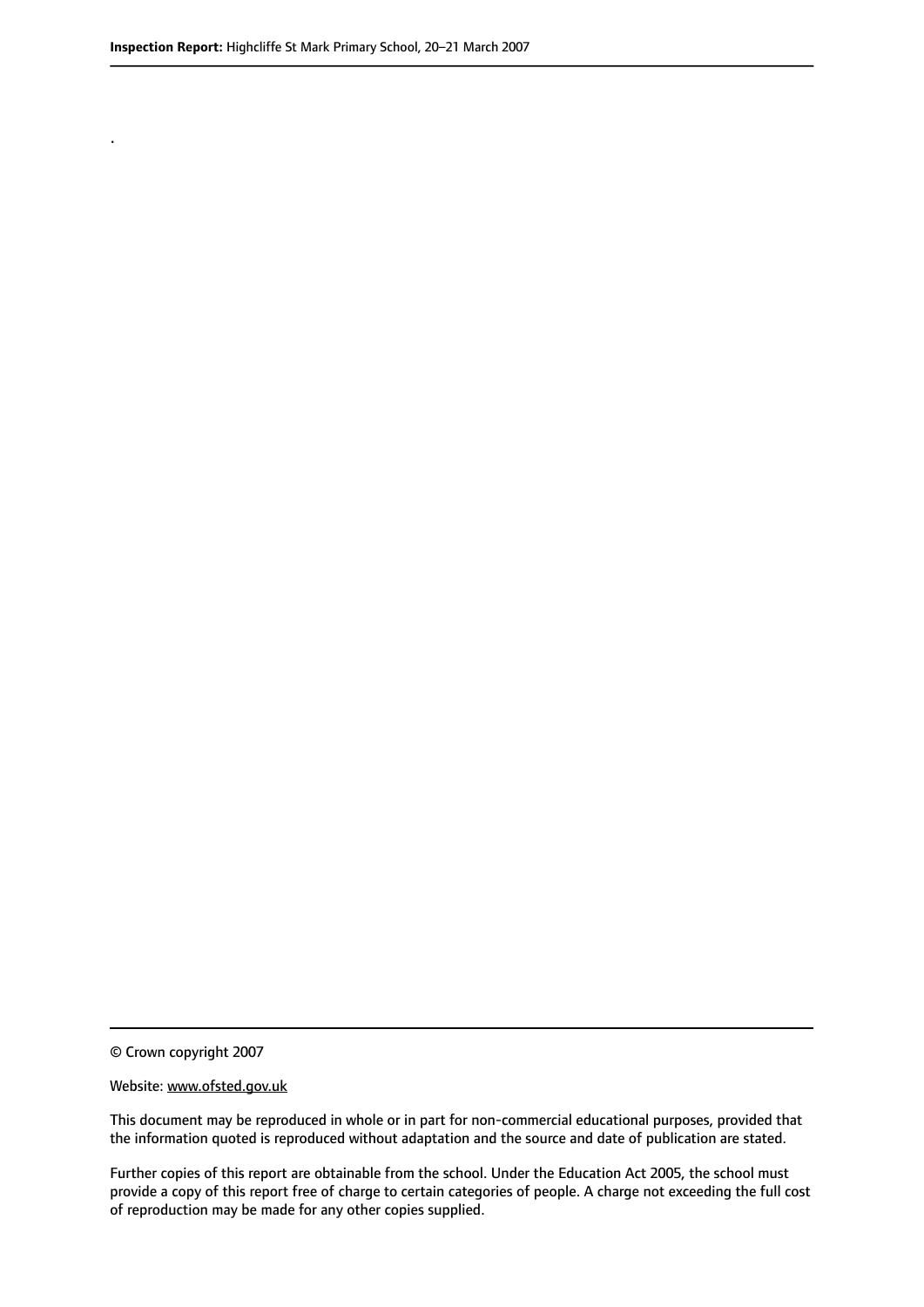# **Introduction**

The inspection was carried out by three Additional Inspectors.

## **Description of the school**

This is a large primary school which was formed in an amalgamation of the former infant and junior schools in September 2005. Children's attainment on entry is broadly average in relation to the expectations for their age. The proportion of pupils with learning difficulties and disabilities is below average, as is the proportion of those who have English as an additional language. All pupils are fluent in English.

## **Key for inspection grades**

| Outstanding  |
|--------------|
| Good         |
| Satisfactory |
| Inadequate   |
|              |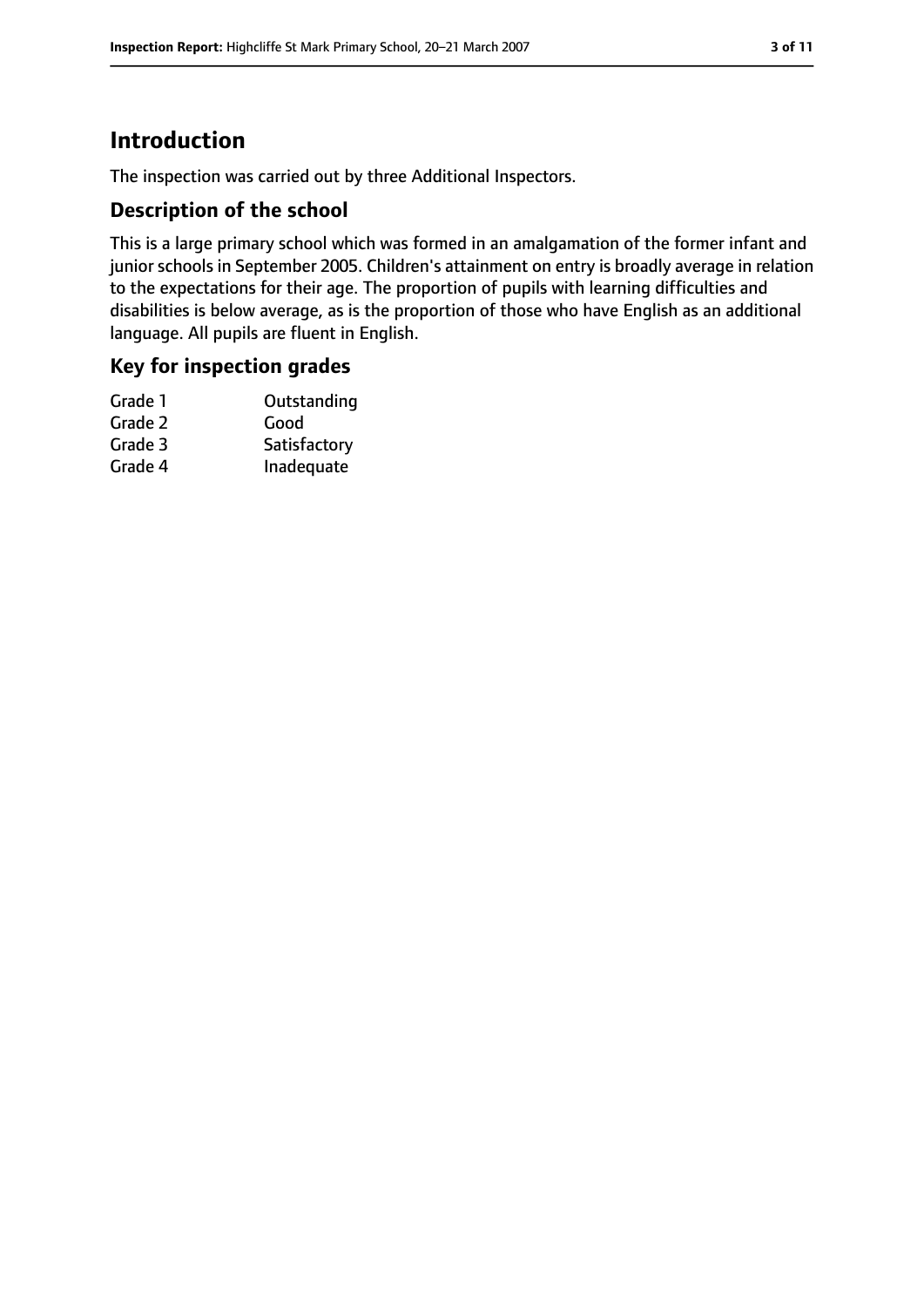# **Overall effectiveness of the school**

#### **Grade: 2**

After a year and a half in existence this is a good school. Under the good leadership of the headteacher, extremely well supported by the governors, two schools have been very successfully fashioned into one. Pupils are happy, staff make a good team, and the learning environment is very good. Standards are above average by the time pupils leave and pupils are achieving well. Pupils, including those with learning difficulties and disabilities, are well taught and, as a result, make good progress throughout the school. Children make the most of the good start they are given in Reception, where provision meets their needs well. Virtually all reach the standards expected of them before they join Year 1, and some do better. The school continually strives to be even better and rightly has targeted a weakness in pupils' writing, and in particular how well more-able pupils do in this aspect of English, as a priority for improvement.

Outstanding features include pupils' personal development and well-being, their excellent spiritual, moral, social and cultural development, and how the school works with parents and outside agencies. It is not surprising that attendance is good. The school is popular and oversubscribed and many parents contacted inspectors to express their appreciation. Pupils are very successfully encouraged to be considerate and play their part in the school as a community. They behave well and have an excellent understanding of how to stay safe, and keep fit and healthy. Pupils are well prepared for the future and clearly enjoy school, responding very positively to the good curriculum and outstanding care on offer. Care, guidance and support overall for pupils are good. Academic guidance is effective and helps pupils see how to make improvements. There has been good improvement this year in the use made of assessment information to raise standards, notably in English. In other subjects there is still more to do, particularly in using assessment in setting targets and adapting planning.

The very small number of parents who have concerns about how well the school is run can be confident that leadership and management are good and have positive effects on pupils' academic, as well as personal, development through the good teaching and curriculum. The school'sself-evaluation is accurate and resources and staff are well deployed to address priorities for development. Ongoing successful developments, for example, to teaching and how information and communication technology is used, are indications that monitoring by the headteacher and senior leadership team is effective. Subject leaders' involvement in the monitoring process is, as yet, underdeveloped. However, the school is establishing a good track record of continual improvement and has a strong capacity for future development.

## **What the school should do to improve further**

- Raise standards in writing to ensure that potentially higher-attaining pupils always reach the levels that they are capable of.
- $\cdot$  Develop the monitoring roles of subject leaders and the part they play in the overall leadership and management of the school.
- Improve the use made of assessment information to set targets and modify planning.

## **Achievement and standards**

#### **Grade: 2**

Standards are above average and pupils are achieving well. Children make good progress in Reception and nearly all reach what is expected of them by the time they move to Year 1, with some exceeding these goals. Good progress continues throughout the school, with standards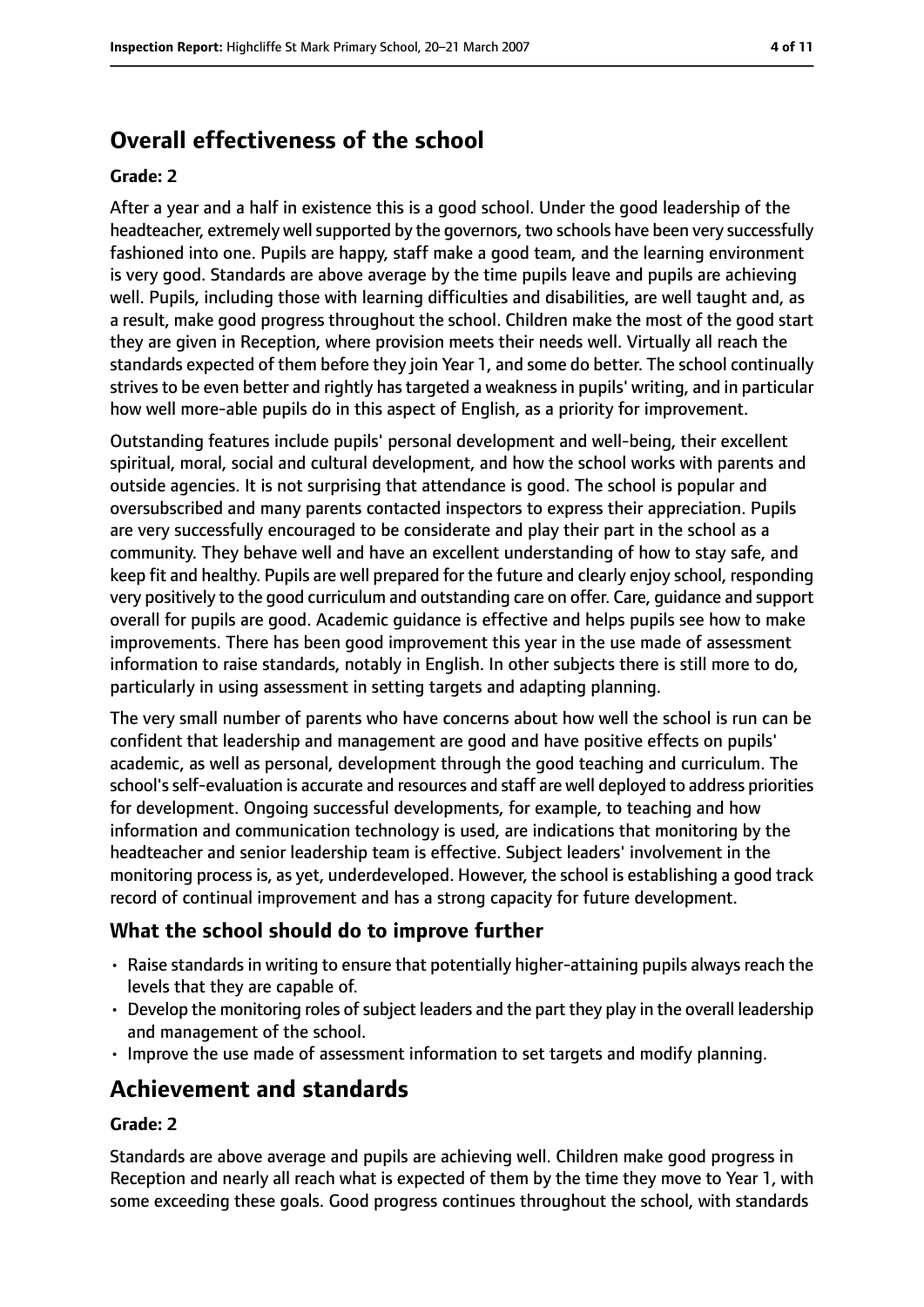above average in reading and slightly above in mathematics at the end of Year 2, and above average in English, mathematics and science at the end of Year 6. Achievement in writing is weaker, with fewer more-able pupils reaching higher-than- average levels for their age. This was recognised by the school after the 2006 national tests and assessments, and improving pupils' performance is at the heart of the school development plan. Ongoing assessments of pupils' work indicate that standards are rising and that pupils are making good progress. The school is on course to reach its challenging targets this year.

Pupils with learning difficulties and disabilities make good, and often very good, progress against the targets of their individual education plans. Most do well to reach, or very nearly reach, average levels by the time they leave the school.

## **Personal development and well-being**

#### **Grade: 1**

Pupils' personal development is outstanding and a real strength of the school. Spiritual, moral, social and cultural development is excellent. Pupils behave well. That attendance is above average is a clear indication that pupils enjoy school and feel safe. 'It's fun here!' was a typical comment. Pupils are confident and respond particularly well to the atmosphere of trust that is based on the outstanding relationships. Pupils show that they care about their school and are very considerate towards others. From the time that they spend in Reception learning how to take turns, share and work and play with others, children make very good progress in their personal development.

Pupils leave the school well prepared for future study and for life in general. The school's aim to produce well-rounded young people is very much in keeping with its Christian ideals and is well met. Pupils readily take responsibility, for example, as 'playground buddies' who help to see that break- time activities are open to everyone. The school council takes the lead in fundraising for the school and for charity. There are many examples of pupils contributing to the life of the community and enjoying very positive links with the church and local organisations. Pupils have an outstanding understanding of how to stay safe and lead healthy lifestyles. It is no wonder that the school is in the final phase of accreditation as a Healthy School.

# **Quality of provision**

## **Teaching and learning**

## **Grade: 2**

The good teaching leads to good learning and good progress. There is a real strength in how teachers plan and prepare lessons which pupils find interesting and enjoyable. Well-qualified teaching assistants work well with teachers. They make a very positive contribution, not only in supporting pupils with learning difficulties but in working with groups of all abilities. Relationships are excellent and there is an atmosphere of trust in all classes which encourages pupils to join in discussions and activities, and learn from their mistakes. The school provides opportunities for the training of prospective teachers and teaching assistants. Staff are seen by colleges and the local authority assetting a good example and offering effective mentorship.

Because teaching is well monitored, staff are well supported in their efforts to make improvements. This has been most successful to date in improving the quality of questioning and developing how pupils' work is marked. Outstanding examples of teaching were seen in music and English, and school records indicate that such quality is frequently the case. There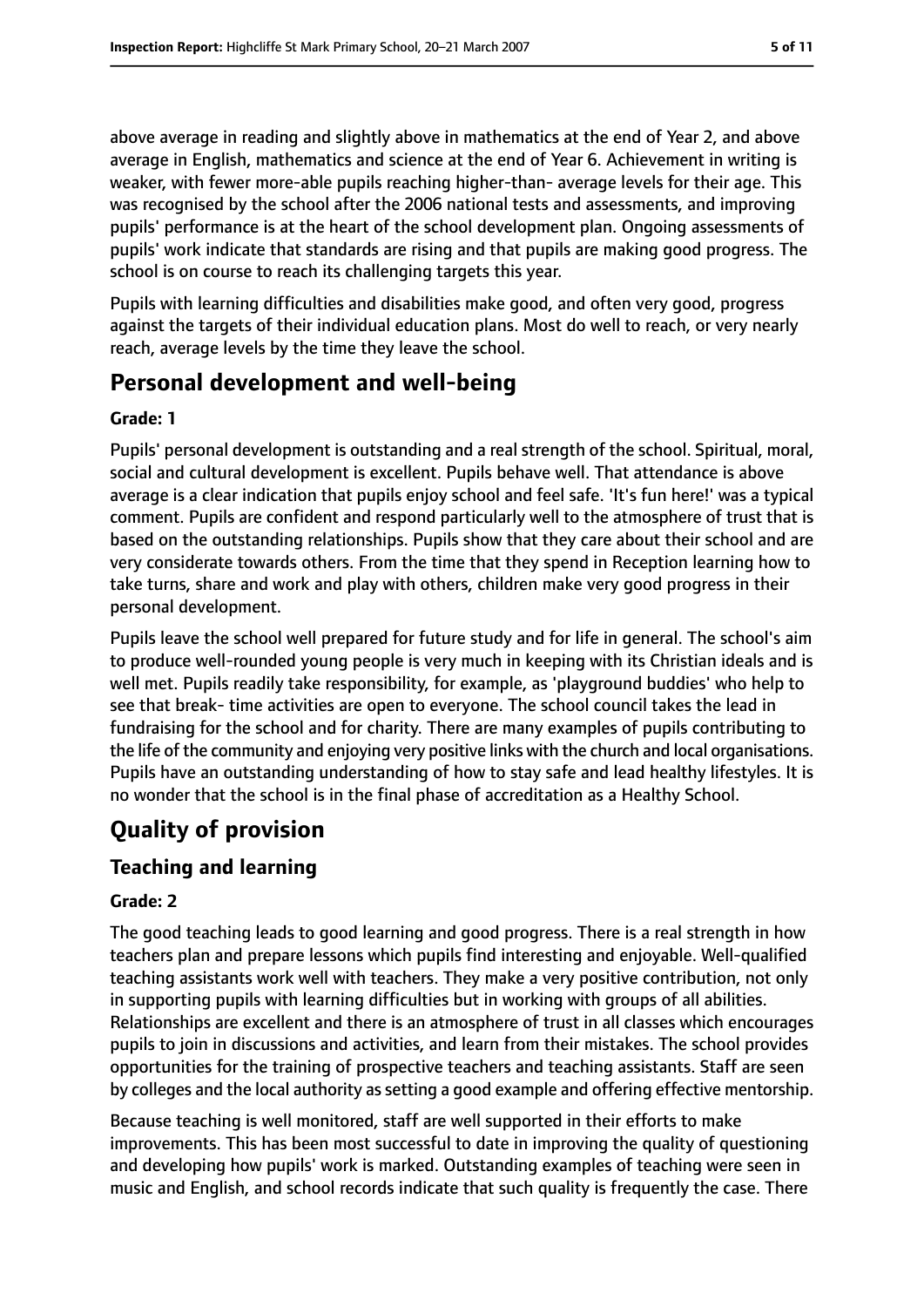have been marked improvements in how well pupils are challenged in terms of different ability levels within the class or set, especially in English. However, there is still room to raise expectations of what more-able pupils are capable of achieving in writing. There is a close link between this area for improvement and assessment not always being used effectively in Years 3 to 6 to identify potential and set targets.

#### **Curriculum and other activities**

#### **Grade: 2**

The curriculum is good and relevant to pupils' needs and interests. Enrichment is outstanding and includes themed weeks, visits, visitors, residential trips and other extra-curricular opportunities. There are also excellent opportunitiesfor pupilsto start learning modern foreign languages. The curriculum makes a very positive contribution to pupils' personal, social and health education, as well as giving excellent support to spiritual, moral, social and cultural development.

As the school is in its second year, the curriculum is still being developed and new initiatives are settling down. The impact of action to increase cross-curricular links has still to have full effect, but there are positive signs, not least of which is in pupils' obvious enjoyment. Ensuring that the more able pupils are extended by the curriculum available to them is an area for development already identified by the school. Improvements are in hand, for example, with a growing emphasis on planning for gifted and talented pupils.

#### **Care, guidance and support**

#### **Grade: 2**

Care, guidance and support are good overall, with the care aspect being outstanding. Staff make the most of excellent relationships to get to know their pupils well. There are excellent procedures to ensure pupils are safeguarded and there is a strong link between these and the fact that pupils say they feel safe at school. As one Year 6 pupil summed it up, 'There is always someone to turn to.' Assessment procedures are particularly good in English where information from assessment is being used effectively to set targets and raise standards. Assessment systems are not so well developed in other subjects, especially for Years 3 to 6, with the effect that teachers cannot yet be sure that they are expecting enough of some pupils.

## **Leadership and management**

#### **Grade: 2**

Leadership and management are good. An outstanding feature is the successful teamwork of the headteacher, staff and governors, who have worked together to establish a school which builds on the strengths of its two predecessors. The staff have been drawn together as a good team, well led by the headteacher. They contribute effectively to deciding the priorities of the school development plan. Self-evaluation is good. The school has an accurate view of its strengths and areas for further development. The leadership team are actively involved in monitoring and analysing the school's performance and this has resulted in good achievement and above-average standards. Subject leaders are beginning to play a part in the evaluation process, with notable success so far in English, special educational needs and the Foundation Stage. However, in other subjects there is still more to do to measure the success of provision.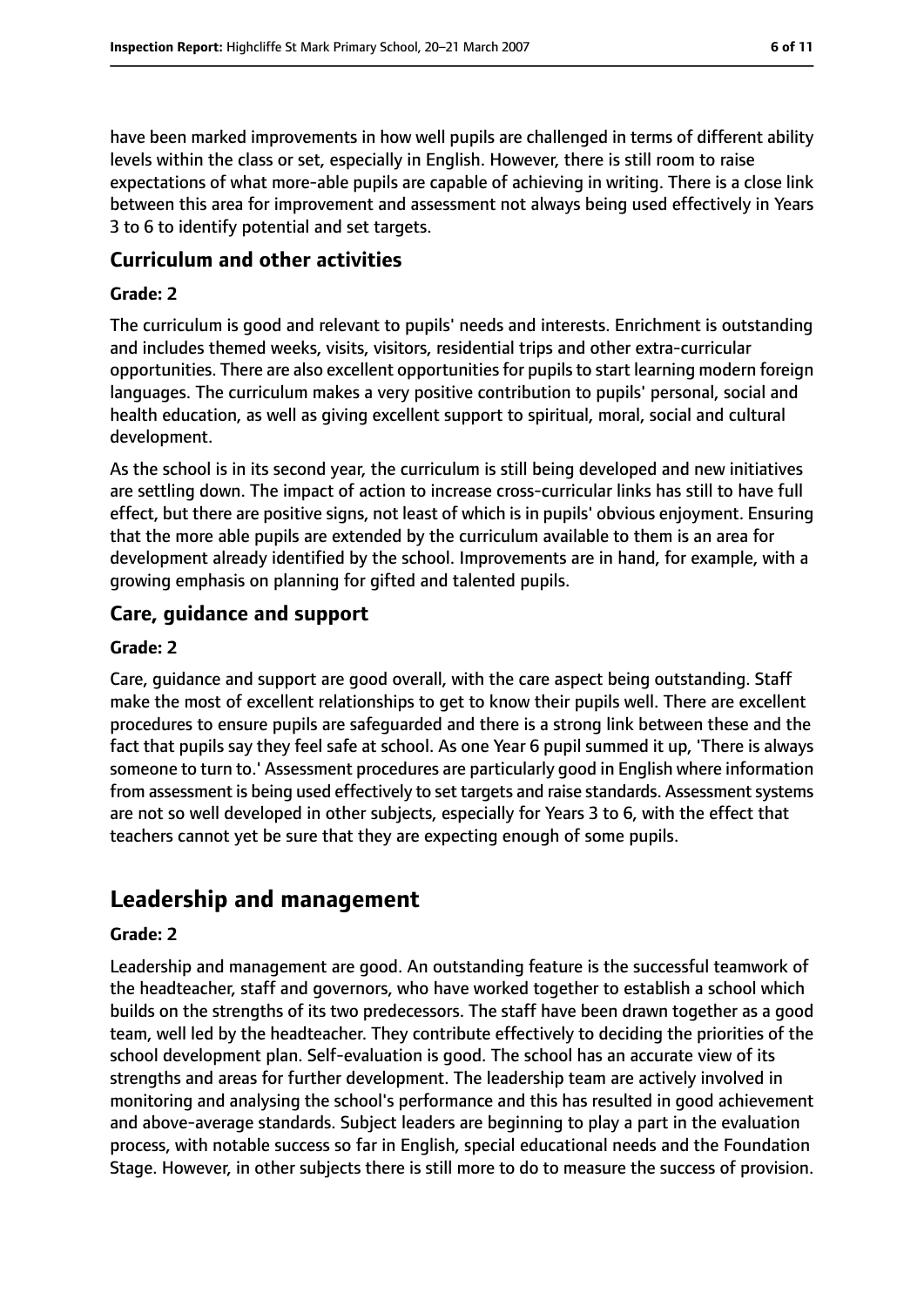Governance is outstanding. Resources and staff are very well deployed and the school is efficiently run for below-average per pupil costs. Governors have an excellent awareness and impressive understanding of the school's strengths and weaknesses and prompt and challenge the school very effectively. They are constantly evaluating the impact of management decisions on pupils' learning. The school has developed well since it opened, for example, in increasing the effectiveness of teaching and the relevance of the curriculum. Together with the very clear vision and very good systems already in place, this underpins a strong capacity to improve. The school's foundation for the future is secure.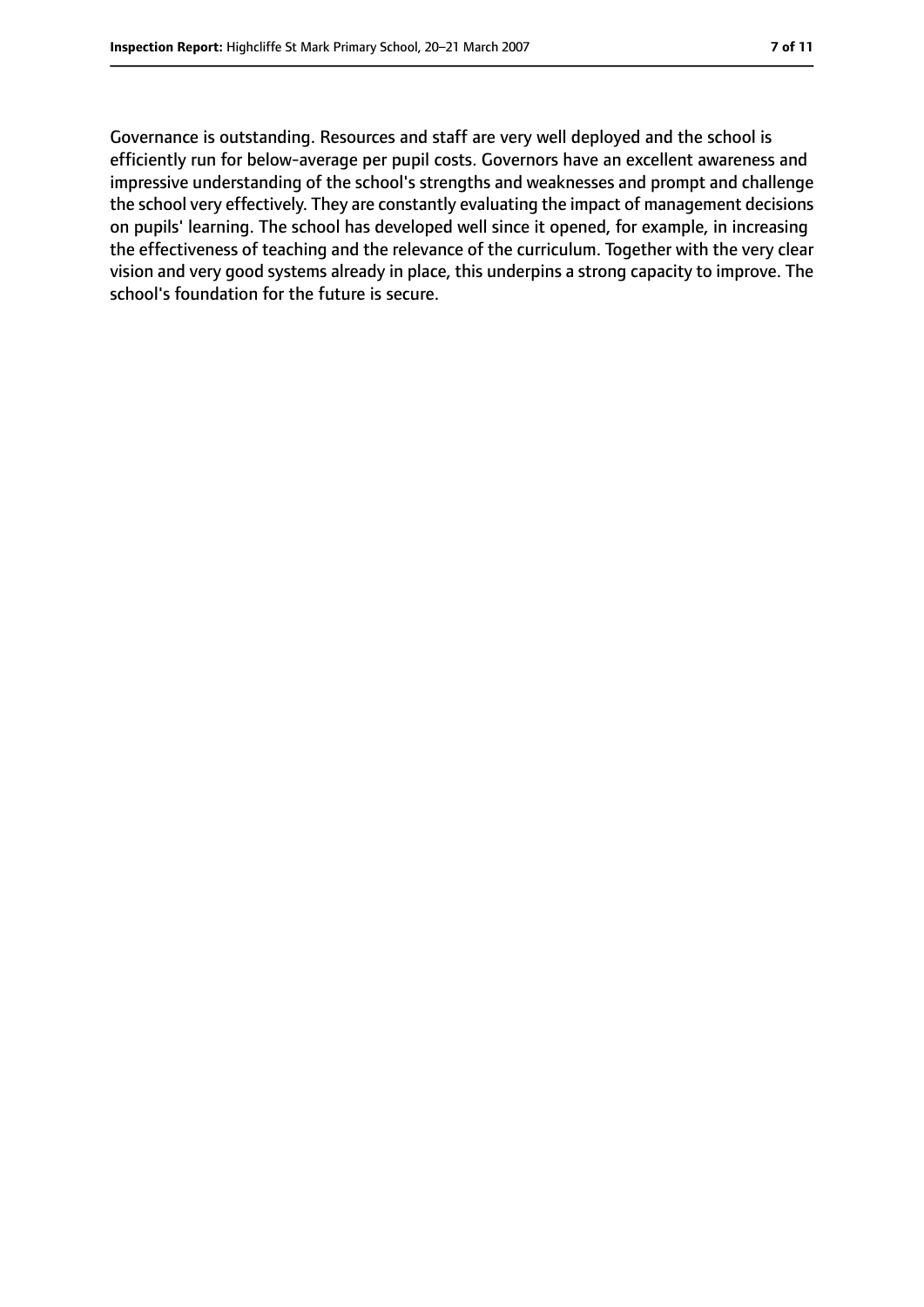**Any complaints about the inspection or the report should be made following the procedures set out in the guidance 'Complaints about school inspection', which is available from Ofsted's website: www.ofsted.gov.uk.**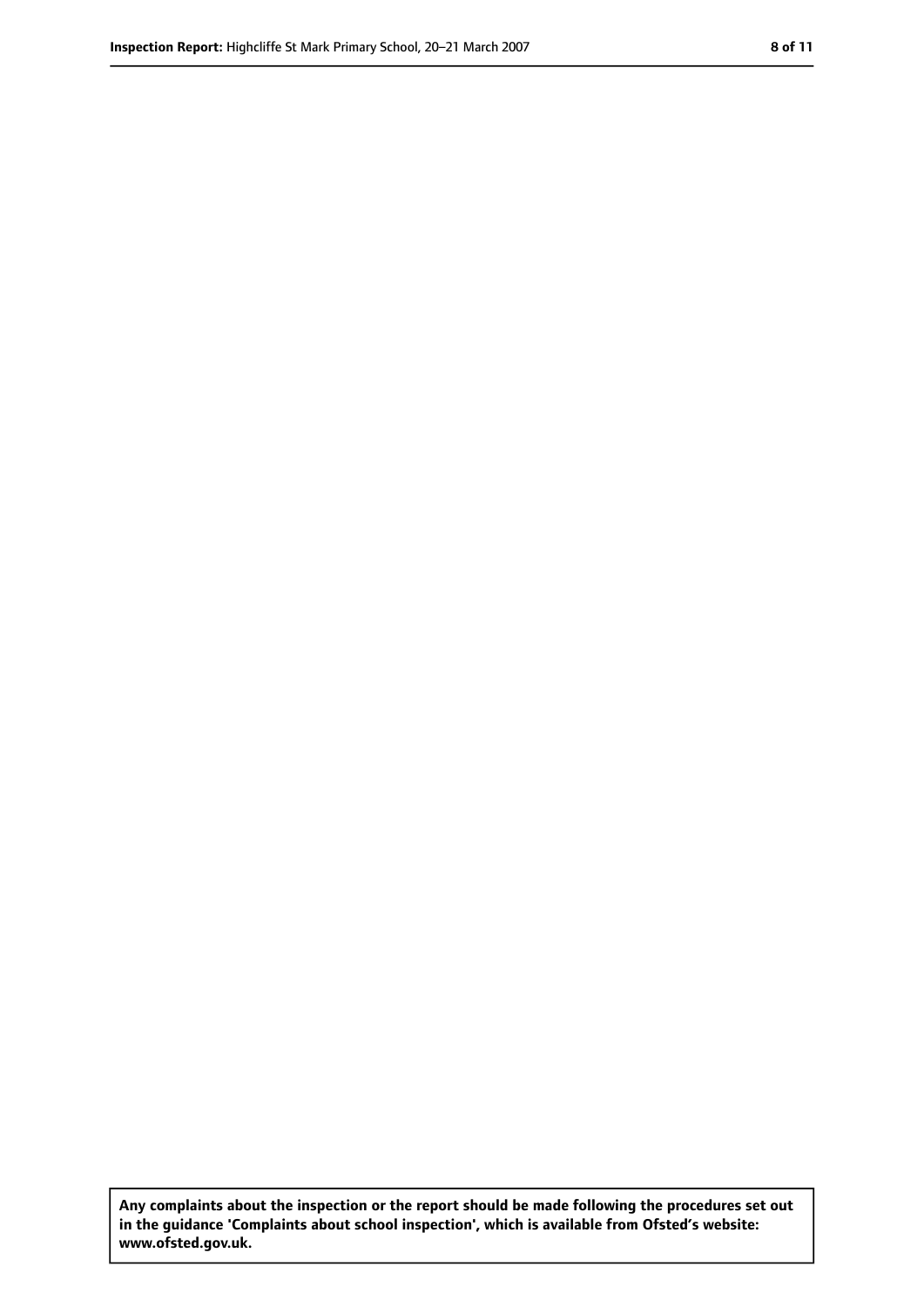#### **Annex A**

# **Inspection judgements**

| Key to judgements: grade 1 is outstanding, grade 2 good, grade 3 satisfactory, and grade 4 | School         |
|--------------------------------------------------------------------------------------------|----------------|
| inadeguate                                                                                 | <b>Overall</b> |

## **Overall effectiveness**

| How effective, efficient and inclusive is the provision of education, integrated<br>care and any extended services in meeting the needs of learners? |           |
|------------------------------------------------------------------------------------------------------------------------------------------------------|-----------|
| How well does the school work in partnership with others to promote learners'<br>well-being?                                                         |           |
| The quality and standards in the Foundation Stage                                                                                                    |           |
| The effectiveness of the school's self-evaluation                                                                                                    |           |
| The capacity to make any necessary improvements                                                                                                      |           |
| Effective steps have been taken to promote improvement since the last<br>inspection                                                                  | <b>NA</b> |

## **Achievement and standards**

| How well do learners achieve?                                                                               |  |
|-------------------------------------------------------------------------------------------------------------|--|
| The standards <sup>1</sup> reached by learners                                                              |  |
| How well learners make progress, taking account of any significant variations between<br>groups of learners |  |
| How well learners with learning difficulties and disabilities make progress                                 |  |

## **Personal development and well-being**

| How good is the overall personal development and well-being of the<br>learners?                                  |  |
|------------------------------------------------------------------------------------------------------------------|--|
| The extent of learners' spiritual, moral, social and cultural development                                        |  |
| The behaviour of learners                                                                                        |  |
| The attendance of learners                                                                                       |  |
| How well learners enjoy their education                                                                          |  |
| The extent to which learners adopt safe practices                                                                |  |
| The extent to which learners adopt healthy lifestyles                                                            |  |
| The extent to which learners make a positive contribution to the community                                       |  |
| How well learners develop workplace and other skills that will contribute to<br>their future economic well-being |  |

## **The quality of provision**

| How effective are teaching and learning in meeting the full range of the<br>learners' needs?          |  |
|-------------------------------------------------------------------------------------------------------|--|
| How well do the curriculum and other activities meet the range of needs<br>and interests of learners? |  |
| How well are learners cared for, guided and supported?                                                |  |

 $^1$  Grade 1 - Exceptionally and consistently high; Grade 2 - Generally above average with none significantly below average; Grade 3 - Broadly average to below average; Grade 4 - Exceptionally low.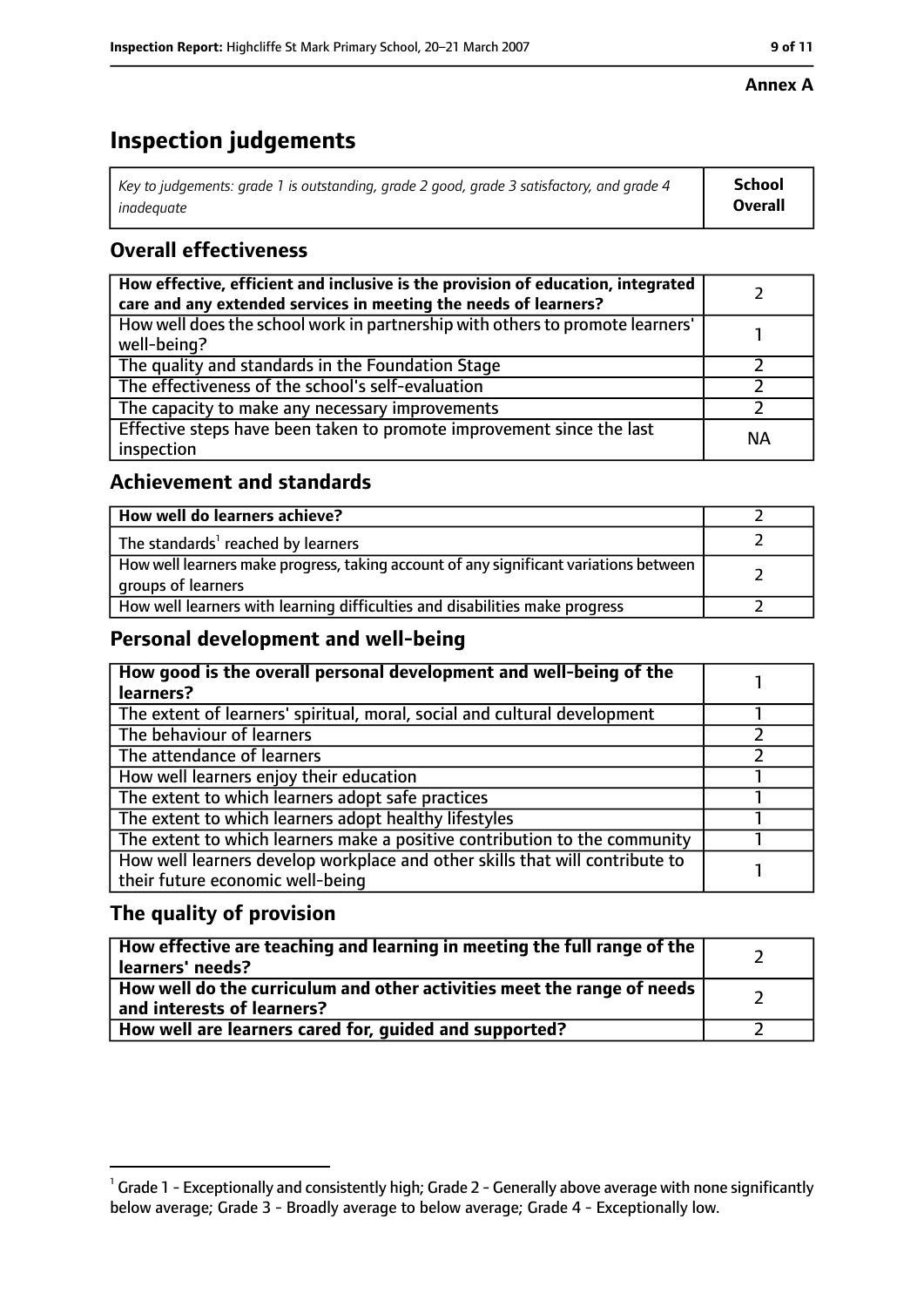#### **Annex A**

# **Leadership and management**

| How effective are leadership and management in raising achievement<br>and supporting all learners?                                              |     |
|-------------------------------------------------------------------------------------------------------------------------------------------------|-----|
| How effectively leaders and managers at all levels set clear direction leading<br>to improvement and promote high quality of care and education |     |
| How effectively performance is monitored, evaluated and improved to meet<br>challenging targets                                                 |     |
| How well equality of opportunity is promoted and discrimination tackled so<br>that all learners achieve as well as they can                     |     |
| How effectively and efficiently resources, including staff, are deployed to<br>achieve value for money                                          |     |
| The extent to which governors and other supervisory boards discharge their<br>responsibilities                                                  |     |
| Do procedures for safequarding learners meet current government<br>requirements?                                                                | Yes |
| Does this school require special measures?                                                                                                      | No  |
| Does this school require a notice to improve?                                                                                                   | No  |